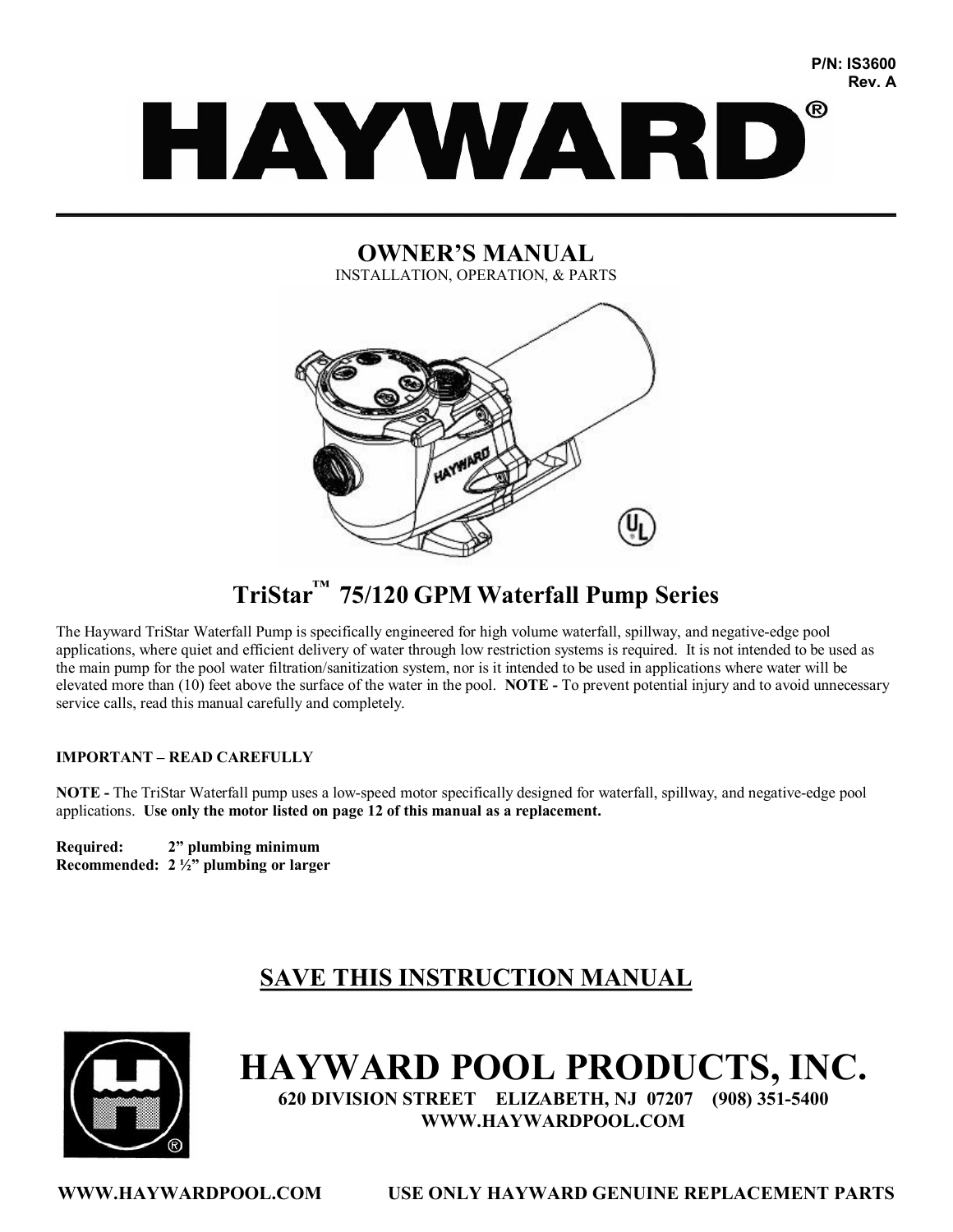# **IMPORTANT SAFETY INSTRUCTIONS**

Before installing or servicing this electrical equipment, turn power supply OFF.

Basic safety precautions should always be followed, including the following: Failure to follow instructions may result in injury.

 $\sqrt{\phantom{a}}\!\!\!\!\perp$  This is the safety-alert symbol. When you see this symbol on your pump or in this manual, look for one of the following signal words and be alert to the potential for personal injury.

**WARNING** warns about hazards that **could** cause serious personal injury, death or major property damage and if ignored presents a potential hazard.

**CAUTION** warns about hazards that **will** or **can** cause minor or moderate personal injury and/or property damage and if ignored presents a potential hazard. It can also make consumers aware of actions that are unpredictable and unsafe.

The **NOTICE** label indicates special instructions that are important but not related to hazards.



**WARNING – Read and follow all instructions in this owner's manual and on the equipment. Failure to follow instructions can cause severe injury and/or death.** 

 $\triangle$  **WARNING** – This product should be installed and serviced only by a qualified professional.

**CAUTION** – A licensed electrician MUST complete, in full, all electrical installations noted in this manual.

### **Use of nonHayward replacement parts voids warranty.**

### **ATTENTION INSTALLER –THIS MANUAL CONTAINS IMPORTANT INFORMATION ABOUT THE INSTALLATION, OPERATION, AND SAFE USE OF THIS PUMP THAT MUSTBE FURNISHED TO THE END USER OF THIS PRODUCT. FAILURE TO READ AND FOLLOW ALL INSTRUCTIONS COULD RESULT IN SERIOUS INJURY.**

**WARNING** – To reduce risk of injury, do not permit children to use or climb on this product. Closely supervise children at all times. Components such as the filtration system, pumps, and heaters must be positioned to prevent children from using them as a means of access to the pool.

**CAUTION** – This pump is intended for use on permanently installed swimming pools and may also be used with hot tubs and spas if so marked. Do NOT use with storable pools. A permanently installed pool is constructed in or on the ground or in a building such that it cannot be readily disassembled for storage. A storable pool is constructed so that it is capable of being readily disassembled for storage and reassembled to its original integrity. Though this product is designed for outdoor use, it is strongly advised to protect the electrical components from the weather. Select a well-drained area, one that will not flood when it rains. It requires free circulation of air for cooling. Do not install in a damp or non-ventilated location. If installed within an outer enclosure or beneath the skirt of a hot tub or spa, adequate ventilation and free circulation of air must be provided to prevent overheating of the motor.

**WARNING –** Pool and spa components have <sup>a</sup> finite life. All components should be inspected frequently and replaced at least every ten years, or if found to be damaged, broken, cracked, missing, or not securely attached. **TriStar ™ Waterfall Pump Series \_\_\_\_ \_\_\_\_\_ \_\_\_\_\_\_\_\_\_\_\_\_\_\_\_\_\_\_\_\_\_\_\_\_\_\_\_\_\_\_\_\_Page 3 of 15**

**WWW.HAYWARDPOOL.COM USE ONLY HAYWARD GENUINE REPLACEMENT PARTS**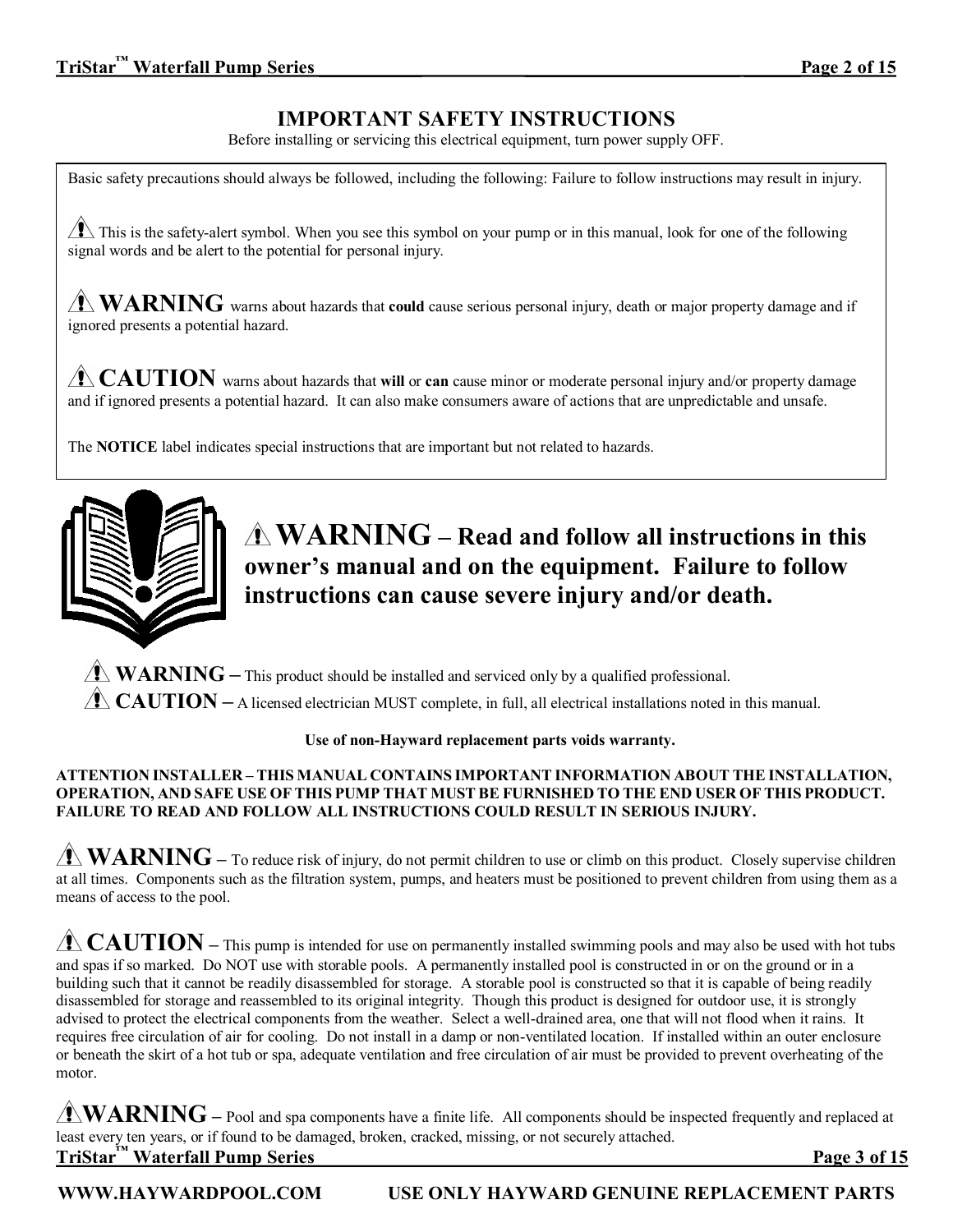

 $\hat{\mathbf{X}}$  **WARNING** – It is required that licensed electricians do all electrical wiring. Risk of **Electric Shock.** Hazardous voltage can shock, burn, and cause death or serious property damage. To reduce the risk of electric shock, do NOT use an extension cord to connect unit to electric supply. Provide a properly located electrical receptacle. All electrical wiring MUST be in conformance with applicable local and national codes and regulations. Before working on pump or motor, turn off power supply to the pump.

**WARNING** – To reduce the risk of electric shock replace damaged wiring immediately. Locate conduit to prevent abuse from lawn mowers, hedge trimmers and other equipment.

**WARNING –** Install <sup>a</sup> Ground Fault Circuit Interrupter (GFCI) in the circuit. For size of GFCI required and test procedures for GFCI, see manufacturer's instructions. Pump MUST be permanently connected to GFCI.

**WARNING** – Failure to bond pump to pool structure will increase risk for electrocution and could result in injury or death. To reduce the risk of electric shock, see installation instructions and consult a professional electrician on how to bond pump. Also, contact a licensed electrician for information on local electrical codes for bonding requirements.

# **Notes to the electrician:**

Use a solid copper conductor, size 8 or larger. Run a continuous wire from external bonding lug to reinforcing rod or mesh. Connect a No. 8 AWG  $(8.4 \text{ mm}^2)$  solid copper bonding wire to the pressure wire connector provided on the motor housing and to all metal parts of swimming pool, spa, or hot tub, and to all electrical equipment, metal piping (except gas piping), and conduit within 5 ft. (1.5) m) of inside walls of swimming pool, spa, or hot tub. **IMPORTANT** - Reference NEC codes for all wiring standards including, but not limited to, grounding, bonding and other general wiring procedures.



# **WARNING – Suction Entrapment Hazard.**

Suction in suction outlets and/or suction outlet covers which are damaged, broken, cracked, missing, or unsecured cause severe injury and/or death due to the following entrapment hazards:

Hair **Entrapment**-Hair can become entangled in suction outlet cover.

**Limb Entrapment** A limb inserted into an opening of a suction outlet sump or suction outlet cover that is damaged, broken, cracked, missing, or not securely attached can result in a mechanical bind or swelling of the limb.

**Body Suction Entrapment** A differential pressure applied to a large portion of the body or limbs can result in an entrapment.

**Evisceration/ Disembowelment** A negative pressure applied directly to the intestines through an unprotected suction outlet sump or suction outlet cover which is damaged, broken, cracked, missing, or unsecured can result in evisceration/disembowelment.

**Mechanical Entrapment** There is potential for jewelry, swimsuits, hair decorations, fingers, toes, or knuckles to be caught in an opening of a suction outlet cover resulting in mechanical entrapment.



# **WARNING To Reduce the risk of Entrapment Hazards:**

 When outlets are small enough to be blocked by a person, a minimum of two functioning suction outlets per pump must be installed. Suction outlets in the same plane (i.e. floor or wall), must be installed a minimum of three feet (3') [0.91 meter] apart, as measured from near point to near point.

 Dual suction fittings shall be placed in such locations and distances to avoid "dual blockage" by a user.

- Dual suction fittings shall not be located on seating areas or on the backrest for such seating areas.
- The maximum system flow rate shall not exceed the values shown in the "Pipe Sizing Chart" found at the bottom of page 5 of this manual.
- Never use pool or spa if any suction outlet component is damaged, broken, cracked, missing, or not securely attached.
- Replace damaged, broken, cracked, missing, or not securely attached suction outlet components immediately.
- In addition to two or more suction outlets per pump installed in accordance with latest IAF (formerly NSPI) standards and CPSC guidelines, follow all national, state, and local codes applicable.
- Installation of a vacuum release or vent system, which relieves entrapping suction, is recommended.

# **TriStar ™ Waterfall Pump Series \_\_\_ \_\_\_\_\_ \_\_\_\_\_\_\_\_\_\_\_\_\_\_\_\_\_\_\_\_\_\_\_\_\_\_\_\_\_\_ Page 4 of 15**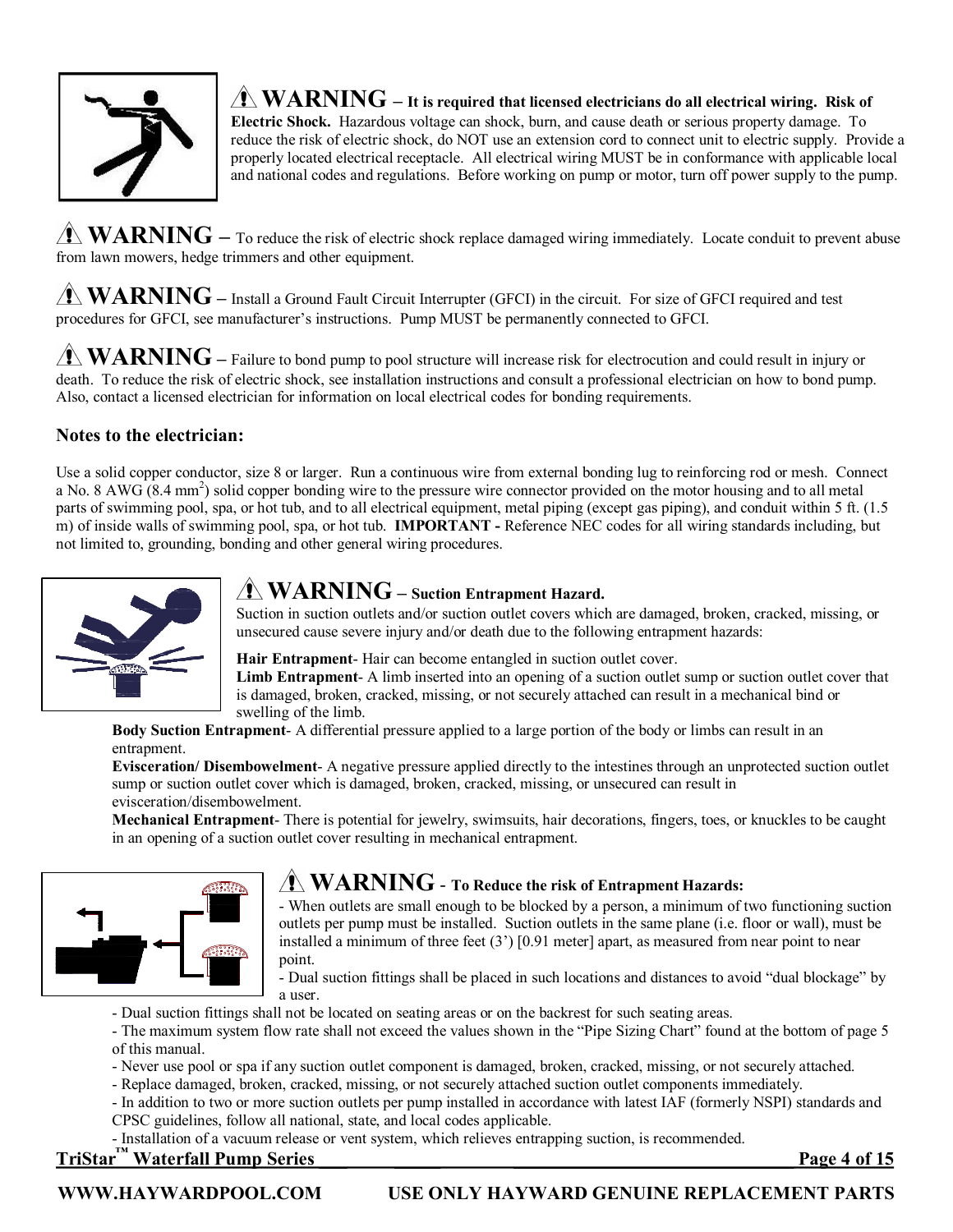

**WARNING – Hazardous Pressure.** Pool and spa water circulation systems operate under hazardous pressure during start-up, normal operation, and after pump shut-off. Stand clear of circulation system equipment during pump start-up. Failure to follow safety and operation instructions could result in violent separation of the pump housing and cover due to pressure in the system, which could cause property damage, severe personal injury, or death. Before servicing pool and spa water circulation system, all system and pump controls must be in off position and filter manual air relief valve must be in open position. Before starting system pump, all system valves must be set in a position to allow system water to

return back to the pool. Do not change filter control valve position while system pump is running. Before starting system pump, fully open filter manual air relief valve. Do not close filter manual air relief valve until a steady stream of water (not air or air and water mix) is discharged from the valve. All suction and discharge valves **MUST** be **OPEN** when starting the circulation system. Failure to do so could result in severe personal injury and/or property damage.



**WARNING** – **Separation Hazard.** Failure to follow safety and operation instructions could result in violent separation of pump components. Strainer cover must be properly secured to pump housing with strainer cover lock ring. Before servicing pool and spa circulation system, all system and pump controls must be in off position and filter manual air relief valve must be in open position. Do not operate pool and spa circulation system if a system component is not assembled properly, damaged, or missing. Do not operate pool and spa circulation system unless filter air relief valve body is in locked position in filter upper body. All suction and discharge valves **MUST** be **OPEN** when starting the circulation system.

Failure to do so could result in severe personal injury and/or property damage.

**WARNING** – Never operate or test the circulation system at more than 50 PSI.

**WARNING – Fire and burn hazard.** Motors operate at high temperatures and if they are not properly isolated from any flammable structures or foreign debris they can cause fires, which may cause severe personal injury or death. It is also necessary to allow the motor to cool for at least 20 minutes prior to maintenance to minimize the risk for burns.

**WARNING** – Failure to install according to defined instructions may result in severe personal injury or death.

# **General Information**

# **Introduction**

This manual contains information for the proper installation and operation of the Hayward TriStar Waterfall Pump Series. The instructions in this manual **MUST** be followed precisely. **Failure to install according to defined instructions will void warranty.**

# **Product Benefits**

The new TriStar Waterfall Pump's advanced fluid dynamic design operates 60% quiter and consumes 60% less electricity than standard single speed pool pumps. Plus, the heavy-duty pump and motor construction operates cooler for years of dependability. It is the first to feature a Tri-Lock cam and ramp strainer cover design that closes with less than a quarter turn, and the TriStar's super-sized, smooth no-rib basket with extra leaf-holding capacity is easy to clean.

# **TriStar ™ Waterfall Pump Series\_\_\_\_\_\_\_\_\_ \_\_ \_\_\_\_\_\_\_\_\_\_\_\_\_\_\_\_\_\_\_\_\_\_\_\_\_\_\_\_\_\_ Page 5 of 15**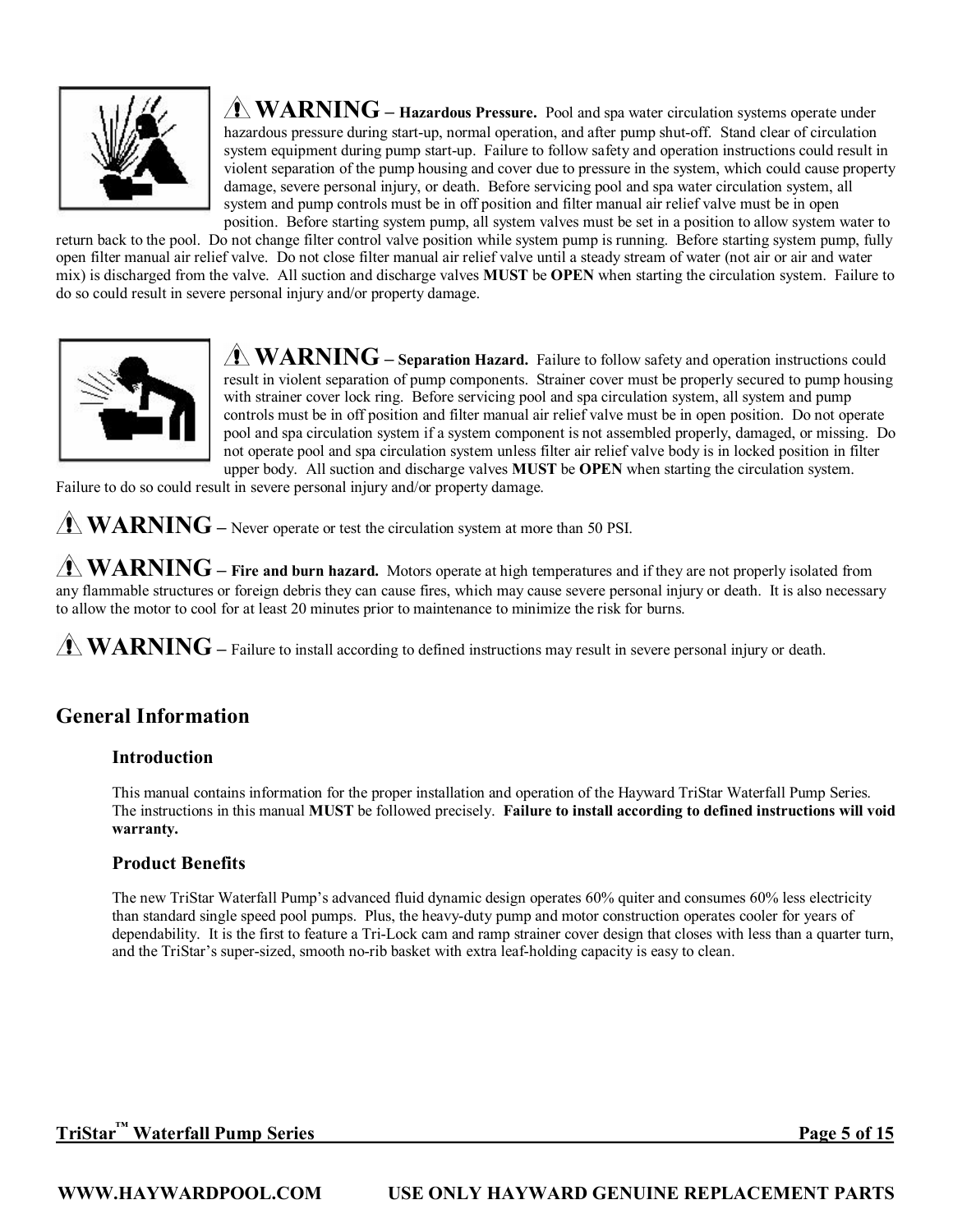# **Product Specifications**



| Pump Model | "Δ"     |
|------------|---------|
| SP36075EE  | 13 7/8" |
| SP36120EE  | 137/8"  |

# **Installation Instructions**

**WARNING** – This product should be installed and serviced only by a qualified professional.

# **Pump Location**



Locate the high volume waterfall pump as close to the waterfall, spillway, or negative-edge pool as possible and run suction lines as direct as possible to reduce friction loss. Suction lines should have continuous slope upward from lowest point in line. Joints must be tight (but not over-tightened). Suction line diameter must equal or be larger than the discharge line diameter. For best results, plumb the high volume waterfall pump directly to the waterfall, spillway, or negative-edge pool, bypassing the

pool water filtration system.

Though the waterfall pump is designed for outdoor use, it is strongly advised to place the pump in the shade to shield it from continuous direct heat. Select a well-drained area that will not flood when it rains. **Do NOT install the pump in a damp or non-ventilated location.** Keep motor clean. Pump motors require free circulation of air for cooling.

# **Pump Mounting**

Install pump on a firm, level base or pad to meet all local and national codes. Fasten pump to base or pad with screws or bolts to further reduce vibration and stress on pipe or hose joints. The base MUST be solid, level, rigid, and vibration free.

### **Pump mount must:**

- ß Allow pump inlet height to be as close to water level as possible.
- Allow use of short, direct suction pipe (to reduce friction losses).<br>
Allow for gate valves in suction and discharge piping
- ß Allow for gate valves in suction and discharge piping.
- Be protected from excess moisture and flooding.
- ß Allow adequate access for servicing pump and piping.



# **Pipe Sizing Chart**

| <b>MAXIMUM RECOMMENDED SYSTEM FLOW RATE BY PIPE SIZE</b> |                               |                          |                          |                               |                          |                         |                                      |                         |
|----------------------------------------------------------|-------------------------------|--------------------------|--------------------------|-------------------------------|--------------------------|-------------------------|--------------------------------------|-------------------------|
| <b>Pipe Size</b><br>$\lceil$ mm $\rceil$                 | Flow Rate<br><b>GPM [LPM]</b> | Suction Pipe<br>Length * | <b>Pipe Size</b><br>[mm] | Flow Rate<br><b>GPM [LPM]</b> | Suction Pipe<br>Length * | <b>Pipe Size</b><br> mm | <b>Flow Rate</b><br><b>GPM [LPM]</b> | Suction Pipe<br>ength * |
| $2"$ [63]                                                | 80 [300]                      | 10"                      | $2\frac{1}{2}$ [75]      | 110 [415]                     | $12\frac{1}{2}$          | [90]<br>3"              | 160 [600]                            | 15"                     |

**\* NOTE**  It is recommended that a minimum length of straight piping (shown as "L" in above diagram), equivalent to 5 pipe size diameters, be used between the pump suction inlet and any plumbing fittings (elbows, valves, etc.).

# **TriStar ™ Waterfall Pump Series \_ \_\_\_\_\_ \_\_\_\_\_\_\_\_\_\_\_\_\_\_\_\_\_\_\_\_\_\_\_\_\_\_\_\_\_\_\_ Page 6 of 15**

**WWW.HAYWARDPOOL.COM USE ONLY HAYWARD GENUINE REPLACEMENT PARTS**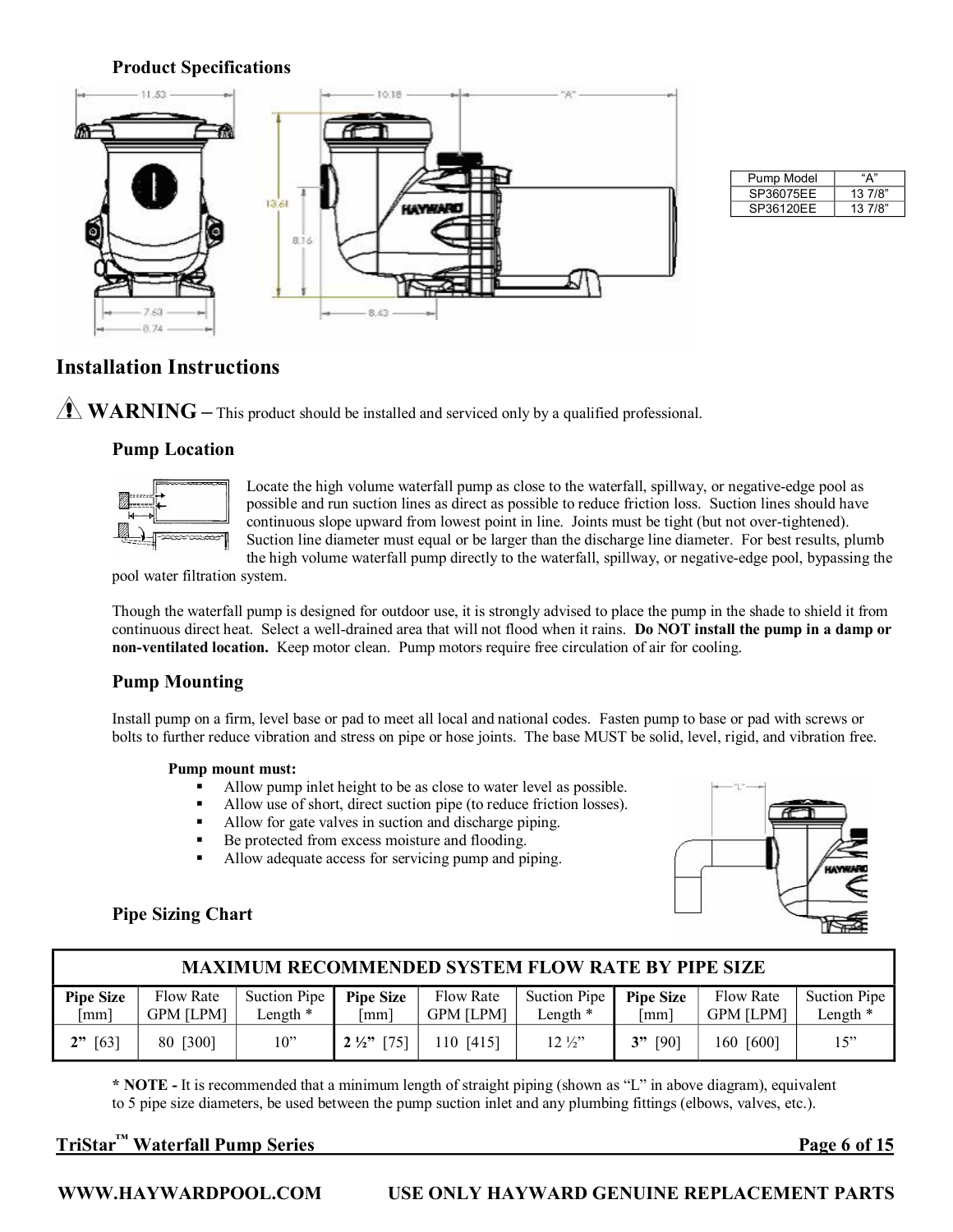# **Piping System Layout**

The piping system should be designed such that the discharge of the waterfall, spillway, or cascade is no more than (10) feet above the surface of the water in the pool. Elevations higher than this will limit the amount of flow available from the waterfall pump. The following list shows how the discharge elevation (above the surface of the water in the pool) affects the flow available from the pump.

- Less than 2 ft: negligible (less than  $5\%$ ) reduction in available flow
- $2 4$  ft: slight (5% 10%) reduction in available flow
- $4 10$  ft:  $10\% 25\%$  reduction in available flow
- 10 15 ft:  $25\%$  50% reduction in available flow<br>Above 15 ft: greater than 50% reduction in available
- greater than 50% reduction in available flow; not recommended

The suction port of the waterfall pump must be located no more than (5) feet above the surface of the water in the pool. Locating the suction port higher than this will prevent the pump from priming properly.



**WARNING – Hazardous Pressure.** Pumps, filters, and other equipment/ components of a swimming pool filtration system operate under pressure. Incorrectly installed and/or improperly tested filtration equipment and/or components may fail resulting in severe personal injury or death.

# **Plumbing**

Use **Teflon tape** to seal threaded connections on molded plastic components. All plastic fittings must be new or thoroughly cleaned before use. **NOTE Do NOT use Plumber's Pipe Dope as it may cause cracking of the plastic components.** When applying **Teflon tape** to plastic threads, wrap the entire threaded portion of the male fitting with one to two layers of tape. Wind the tape clockwise as you face the open end of the fitting, beginning at the end of the fitting. The pump suction and outlet ports have moldedin thread stops. **Do NOT attempt to force hose connector fitting past this stop.** It is only necessary to tighten fittings enough to prevent leakage. Tighten fitting by hand and then use a tool to engage fitting an additional 1 ½ turns. Use care when using Teflon tape as friction is reduced considerably; **do NOT overtighten fitting or you may cause damage**. If leaks occur, remove connector, clean off old Teflon tape, rewrap with one to two additional layers of Teflon tape, and re-install connector.

Fittings restrict flow. For better efficiency, use the fewest possible fittings (but at least two suction outlets). Avoid fittings that could cause an air trap. Pool and spa fittings MUST conform to the International Association of Plumbing and Mechanical Officials (IAPMO) standards. Use a nonentrapping suction fitting in pool (multiple drains) or double suction (skimmer and main drain).

# **Electrical**



**WARNING** – Ground and bond motor before connecting to electrical power supply. Failure to ground and bond pump motor can cause serious or fatal electrical shock hazard. Do NOT ground to a gas supply line. To avoid dangerous or fatal electrical shock, turn OFF power to motor before working on electrical connections. Ground Fault Circuit Interrupter (GFCI) tripping indicates electrical problem. If GFCI trips and won't reset, consult electrician to inspect and repair electrical system. **Fire Hazard match supply voltage to motor nameplate voltage.** Insure that the electrical supply available agrees with the motor's voltage, phase, and cycle, and that the wire size is adequate for the HP

(kW) rating and distance from the power source. **NOTE All electrical wiring MUST be performed by a licensed electrician, and MUST conform tolocal codes and NEC regulations.** Use copper conductors only.

| <b>Motor Brake Horsepower</b> | <b>Motor Rated Horsepower</b> | Motor Electric V/A |                   | Wire Size / Breaker |      |
|-------------------------------|-------------------------------|--------------------|-------------------|---------------------|------|
| $HP$ (kW)                     | HP (kW)                       | Voltage            | Amps              | AWG                 | Amps |
| 0.65(0.48)                    | 0.50(0.37)                    | $208 - 230 / 115$  | $4.0 - 3.6 / 7.2$ |                     | 10   |

# **TriStar ™ Waterfall Pump Series \_ \_\_\_\_\_ \_\_\_\_\_\_\_\_\_\_\_\_\_\_\_\_\_\_\_\_\_\_\_\_\_\_\_\_\_\_\_ Page 7 of 15**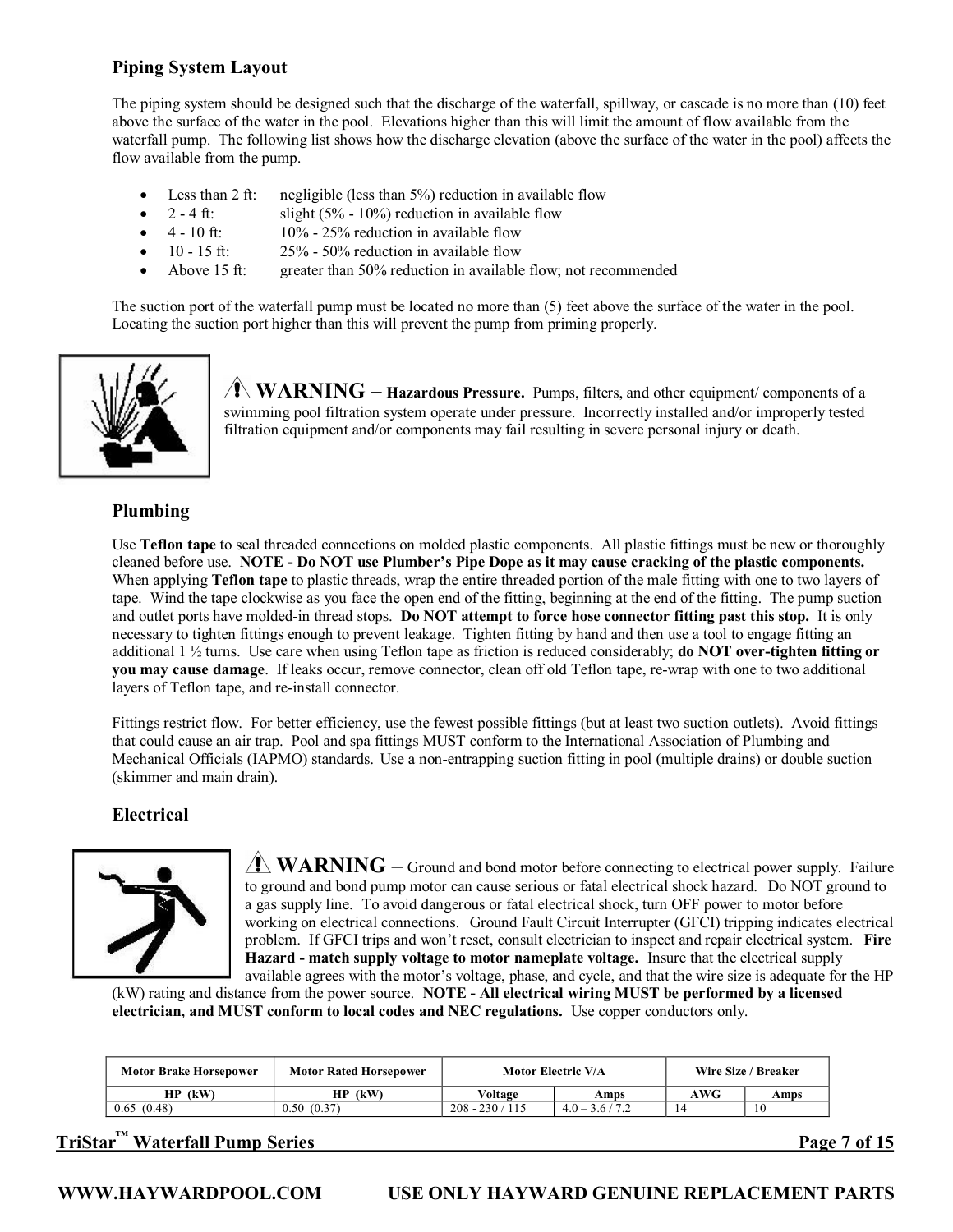# **Electrical (cont'd.)**

### **Voltage**

Voltage at motor **MUST NOT** be more than 10% above or below motor name plate rated voltage, or motor may overheat, causing overload tripping and reduced component life. If voltage is less than 90% or more than 110% of rated voltage when motor is running at full load, consult power company.

### **Grounding And Bonding**

Install, ground, bond, and wire motor in accordance with local or national electrical code requirements.

Permanently ground motor. Use green ground terminal provided under motor canopy or access place; use size and type wire required by code. Connect motor ground terminal to electrical service ground.

Bond motor to pool structure. Bonding will connect all metal parts within and around the pool with a continuous wire. Bonding reduces the risk of a current passing between bonded metal objects, which could potentially cause electrical shock if grounded or shorted. **Reference NEC codes for all wiring standards including, but not limited to, grounding, bonding and general wiring procedures.**

Use a solid copper conductor, size 8 or larger. Run wire from external bonding lug to reinforcing rod or mesh. Connect a No. 8 AWG (8.4 mm <sup>2</sup>) solid copper bonding wire to the pressure wire connector provided on the motor housing and to all metal parts of swimming pool, spa, or hot tub, and to all electrical equipment, metal piping (except gas piping), and conduit within 5 ft. (1.5 m) of inside walls of swimming pool, spa, or hot tub.

### **Wiring**

# **WARNING – All wiring must be done by a licensed electrician.**

Pump MUST be permanently connected to circuit. If other lights or appliances are also on the same circuit, be sure to add their amp loads before calculating wire and circuit breaker sizes. Use the load circuit breaker as the Master On-Off switch.

Install a Ground Fault Circuit Interrupter (GFCI) in circuit; it will sense a short-circuit to ground and disconnect power before it becomes dangerous to pool users. For size of GFCI required and test procedures for GFCI, see manufacturer's instructions. In case of a power outage, check GFCI for tripping, which will prevent normal pump operation. Reset if necessary.

# **Start-Up & Operation**

# **Prior** to Start-Up

**NOTE** - If it is necessary to perform a pressure test, prior to initial use to ensure pump is functioning properly, then the following criteria should be maintained for this test:



- 1. Have a professional perform this test.
- 2. Ensure all pump and system components are sealed properly to prevent leaks.
- 3. Remove any trapped air in the system by fully opening filter manual air relief valve until a steady stream of water (not air or air and water mix) is discharged from the valve.
- 4. Allow no more than 50 psi (345 kPa) at a water temperature no higher than  $100^{\circ}$  F (38 $^{\circ}$  C).<br>5. Run pressure test for no longer than 24 hours. Immediately inspect all parts to verify they a
- 5. Run pressure test for no longer than 24 hours. Immediately inspect all parts to verify they are intact and functioning properly.



**WARNING If pump is being pressure tested (50 PSI MAXIMUM), be sure pressure has been released, using the filter manual air relief valve, before removing strainer cover.**

**TriStar ™ Waterfall Pump Series \_\_\_\_\_ \_\_\_\_ \_\_\_\_\_\_\_\_\_\_\_\_\_\_\_\_\_\_\_\_\_\_\_\_\_\_\_\_\_\_Page 8 of 15**

**WWW.HAYWARDPOOL.COM USE ONLY HAYWARD GENUINE REPLACEMENT PARTS**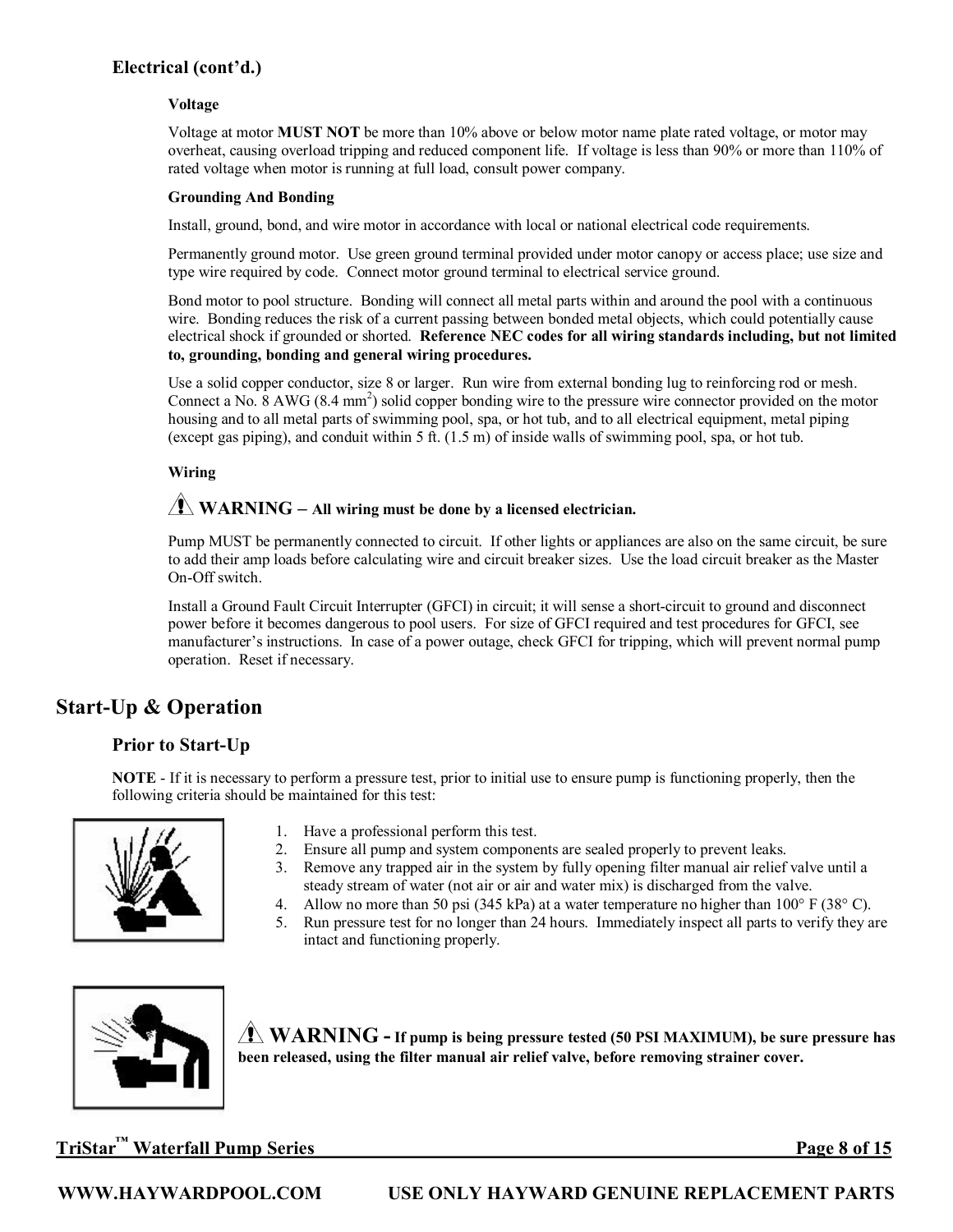

**WARNING** – All suction and discharge valves **MUST** be **OPEN**, as well as filter air relief valve (if available) on filter, when starting the circulating pump system. Failure to do so could result in severe personal injury.

# **Starting/Priming the Pump:**

Fill strainer housing with water to suction pipe level. If water leakage occurs from anywhere on the pump or filter, DO NOT start the pump. If no leakage occurs, stand at least 10 feet from pump and/or filter and proceed with starting the pump.

**WARNING** – Return to filter to close filter manual air relief valve only after a steady stream of water (not air or air and water mix) is discharged from valve. Failure to do so could result in severe personal injury.

**ATTENTION – NEVER OPERATE THE PUMP WITHOUT WATER**. Water acts as a coolant and lubricant for the mechanical shaft seal. NEVER run pump dry. Running pump dry may damage seals, causing leakage, flooding, and voids warranty. Fill strainer housing with water before starting motor.

**ATTENTION** – Do NOT add chemicals to pool/spa system directly in front of pump suction. Adding undiluted chemicals may damage pump and voids warranty.

# **ATTENTION** – Before removing strainer cover:

- 1. **STOP PUMP** before proceeding.
- 2. **CLOSE VALVES** in suction and outlet pipes.
- 3. **RELEASE ALL PRESSURE** from pump and piping system using filter manual air relief valve. **See filter owner's manual for more details.**
- 4. If water source is higher than the pump, pump will prime itself when suction and outlet valves are opened. If water source is lower than the pump, unscrew and remove strainer cover; fill strainer housing with water.
- 5. Clean and lubricate strainer cover O-ring with "Jack's 327" if necessary.
- 6. Replace strainer cover on strainer housing; turn clockwise to tighten cover. **NOTE Tighten strainer cover lock ring by hand only (no wrenches).**

Before restarting pump, see "**Starting/Priming the Pump"** instructions.

 $\sqrt{1}$  **ATTENTION** – Wait five (5) seconds before re-starting pump. Failure to do so may cause reverse rotation of motor and consequent serious pump damage.

Turn on power and wait for pump to prime, which may take up to five (5) minutes. Priming time will depend on vertical length of suction lift and horizontal length of suction pipe. If pump does NOT prime within five minutes, stop motor and determine cause. Be sure all suction and discharge valves are open when pump is running. See Troubleshooting Guide.

# **Maintenance**

- ß Clean strainer basket regularly. Do NOT strike basket to clean. Inspect strainer cover gasket regularly and replace as necessary.
- Hayward pumps have self-lubricating motor bearings and shaft seals. No lubrication is necessary.
- ß Keep motor clean. Insure motor air vents are free from obstruction to avoid damage. Do NOT use water to hose off motor.
- ß Occasionally, shaft seals must be replaced, due to wear or damage. Replace with genuine Hayward seal assembly kit. See "Shaft Seal Change Instructions" in this manual.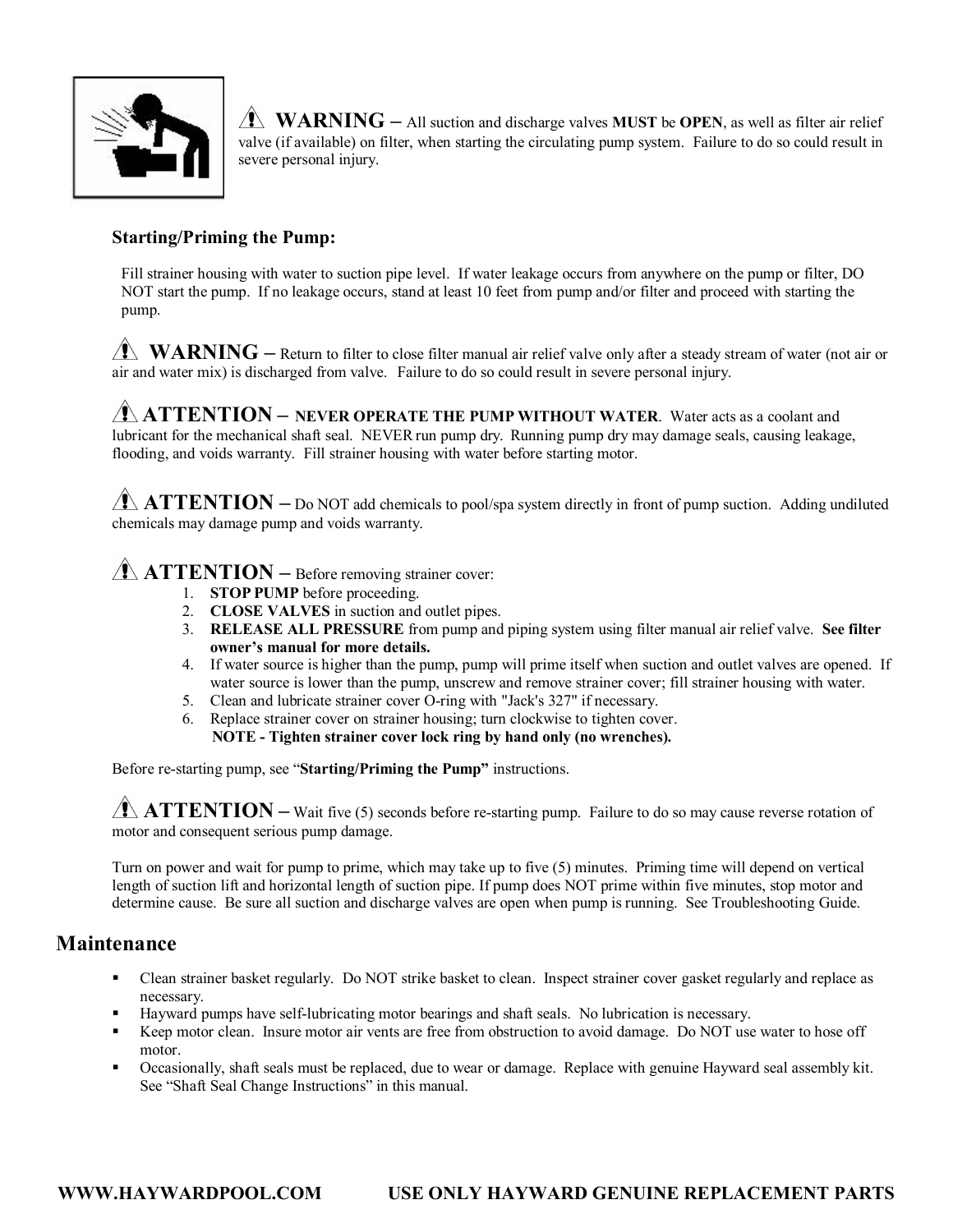# **Storage/Winterization**



**WARNING** – **Separation Hazard.** Do not purge the system with compressed air. Purging the system with compressed air can cause components to explode, with risk of severe injury or death to anyone nearby. Use only a low pressure (below 5 PSI), high volume blower when air purging the pump, filter, or piping.

**ATTENTION** – Allowing the pump to freeze will void the warranty.

**ATTENTION** – Use ONLY propylene glycol as antifreeze in your pool/spa system. Propylene glycol is nontoxic and will not damage plastic system components; other anti-freezes are highly toxic and may damage plastic components in the system.

Drain all water from pump and piping when expecting freezing temperatures or when storing pump for a long time (see instructions below). Gravity drain system as far as possible.

Keep motor dry and covered during storage. To avoid condensation/corrosion problems, do NOT cover or wrap pump with plastic film or bags.

# **Storing Pump For Winterization**



**WARNING** – To avoid dangerous or fatal electrical shock hazard, turn OFF power to motor before draining pump. Failure to disconnect power may result in serious personal injury or death. 1. Drain water level below all inlets to the pool.

- 2. Remove drain plugs and strainer cover from strainer housing. (See Parts Diagram on page 11 of this manual for pump component locations.)
- 3. Disconnect pump from mounting pad, wiring (after power has been turned OFF), and piping.
- 4. Once the pump is removed of water, re-install the strainer cover and drain plugs. Store pump in a dry area.

# **Shaft Seal Change Instructions**

# **IMPORTANT SAFETY INSTRUCTIONS PLEASE READ AND FOLLOW ALL INSTRUCTIONS**

When servicing electrical equipment, basic safety precautions should always be observed including the following. Failure to follow instructions may result in injury.

- A.  $\Lambda$  **WARNING** To reduce risk of injury, do not permit children to use this product.
- B. Disconnect all electrical power service to pump before beginning shaft seal replacement.
- C. Only qualified personnel should attempt rotary seal replacement. Contact your local authorized Hayward Dealer or service center if you have any questions.

Exercise extreme care in handling both the rotating and the stationary sections of the two-part replacement seal. Foreign matter or improper handling will easily scratch the graphite and ceramic sealing surfaces.

**Removing the Motor Assembly** (See Parts Diagram on page 11 of this manual for pump component locations.)

- 1. Remove the six (6) 5/16" x 2" hex head bolts (item #17), which hold the motor assembly to the pump/strainer housing (item #3), using a 1/2" wrench or socket.
- 2. Slide the motor assembly out of the pump/strainer housing (item #3), exposing the diffuser (item #9). Remove the two diffuser screws (item #7), and pull the diffuser (item #9) off of the seal plate (item #15) to expose the impeller (item #12).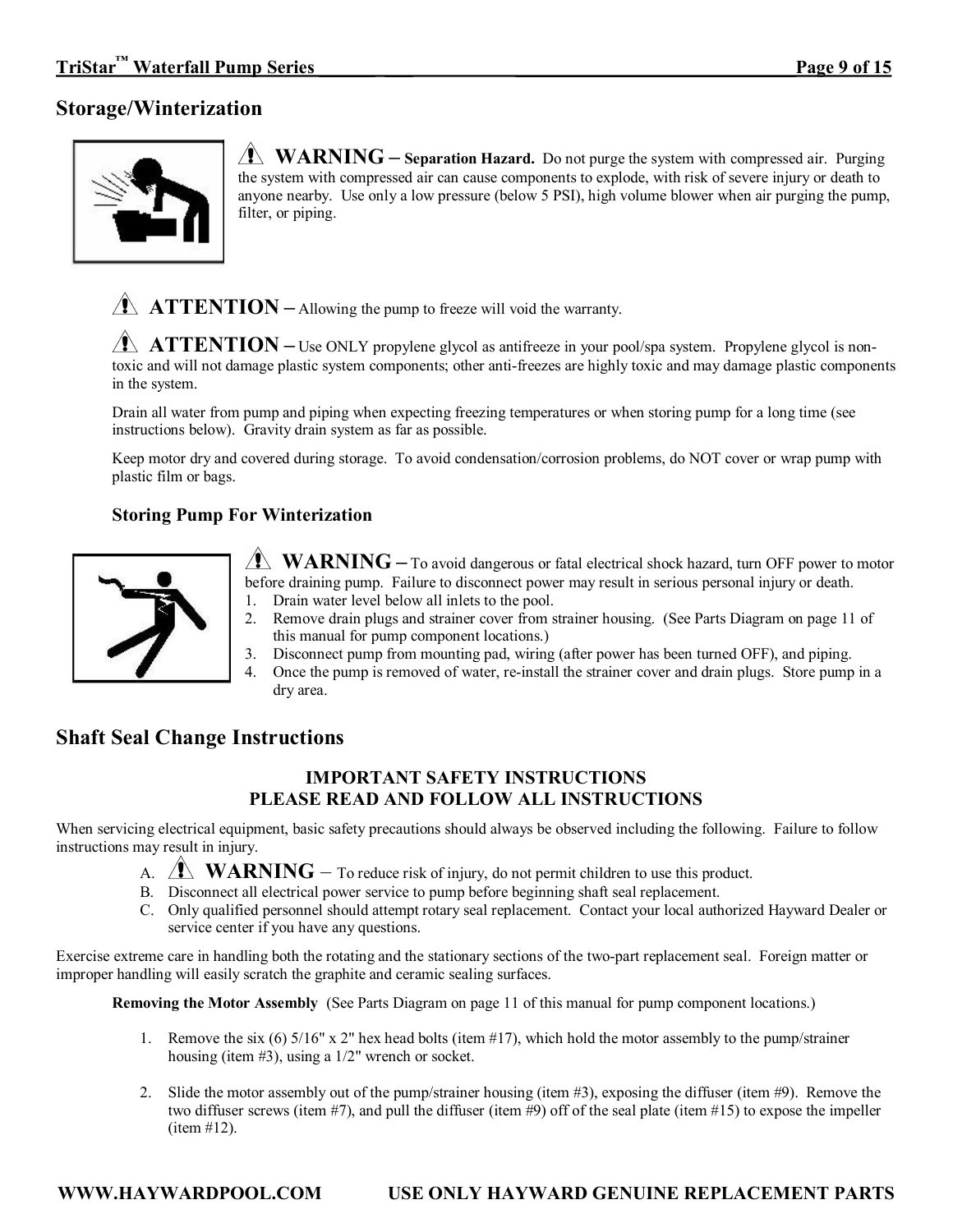**Removing the Impeller** (See Parts Diagram on page 11 of this manual for pump component locations.)

- 3. Remove the motor canopy by removing the two (2) screws and pulling the canopy away from the motor.
- 4. To prevent motor shaft from turning, carefully place a 7/16" openend wrench over the two (2) flats on the end of the shaft.
- 5. Rotate the impeller screw (item #10) clockwise (note that screw has left-hand thread) and remove. Remove the impeller (item #12) by rotating counterclockwise.

**Removing the Ceramic Seat** (See Parts Diagram on page 11 of this manual for pump component locations.)

- 6. Remove the spring seal assembly (item #13) and seal plate (item #15) from the motor by removing the four (4)  $3/8$ " x 1" bolts (item #18) that secure it to the motor, using a 9/16" wrench or socket. Remove the motor support bracket (item #20) from the seal plate (item #15).
- 7. Press the ceramic seat with rubber cup out of the seal plate (item #15). If tight, use a small screwdriver to tap seal out.

**STOP** - Clean all recesses  $\&$  parts to be reassembled. Inspect gaskets  $\&$  replace if necessary.

**Seal Installation** (See Parts Diagram on page 11 of this manual for pump component locations.)

- 8. Clean and lightly lubricate the motor shaft and seal recesses in the seal plate (item #15) with a dilute solution of non granulated liquid-type soap. Gently wipe the polished face of the ceramic seal with a soft cotton cloth. Lubricate the rubber cup on the ceramic seat and press it firmly into the recess of the seal plate (item #15), with the polished ceramic surface facing out.
- 9. Reassemble the motor to the seal plate (item  $\#15$ ) using the four (4)  $3/8$ " x 1" bolts (item  $\#18$ ), and re-attach the motor support (item  $#20$ ) to the seal plate (item  $#15$ ).
- 10. Gently wipe the black, polished surface of the spring seal assembly (item #13) with a soft cotton cloth.
- 11. Press the spring seal assembly (item #13) onto the motor shaft, with the black polished surface facing the ceramic seat.

**Replacing the Impeller and Diffuser** (See Parts Diagram on page 11 of this manual for pump component locations.)

- 12. Screw the impeller (item #12) onto the motor shaft in a clockwise direction, and screw the impeller screw (item #10) into the motor shaft in a counterclockwise direction. Tighten snugly by holding motor shaft with wrench as noted in step #4. Place the impeller ring (item  $#11$ ) back onto the impeller (item  $#12$ ), with flange facing towards the diffuser (item #9).
- 13. Place the diffuser (item #9) over the impeller (item #12) and onto the seal plate (item #15), aligning the three pins on the diffuser (item #9) with the three holes on the seal plate (item #15). Replace the two diffuser screws (item #7).

**Replacing the Motor Assembly** (See Parts Diagram on page 11 of this manual for pump component locations.)

- 14. Re-attach motor canopy using the two (2) hex headed screws. Slide the motor assembly, with the diffuser (item #9) in place, into pump/strainer housing (item #3), being careful not to disturb the diffuser gasket (item #8).
- 15. Fasten assembly to pump/strainer housing (item #3) using the six (6) 5/16" x 2" bolts (item #17). (Be sure housing gasket (item #14) is in place, and lubricated. Replace if damaged). Tighten bolts alternately and evenly to 185 inch pounds according to housing bolt torque pattern detail.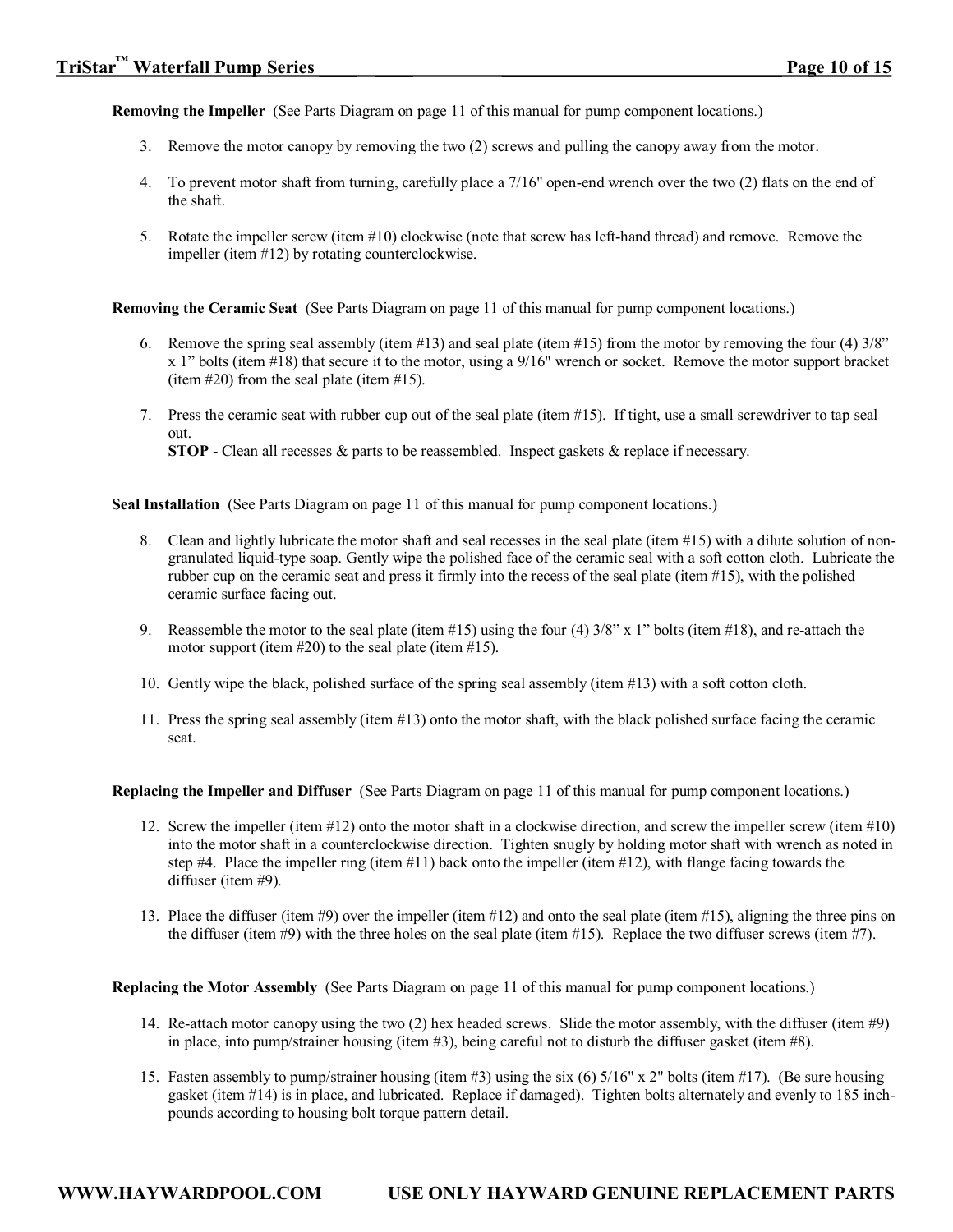# **Replacement Parts**

# **Parts Diagram**



# **Parts Listing**

|    | Ref. No. Part No. | <b>Description</b>                                                                       | Ctn. Qty. |
|----|-------------------|------------------------------------------------------------------------------------------|-----------|
|    | SPX3200UNKIT      | Union Connector Kit (Includes Union Nut, Union Connector, Union Gasket - 2 ea.)          |           |
| 2  | SPX3200UG         | Union Gasket                                                                             |           |
| 3  | SPX3200A          | Pump Strainer Housing, 2" x 2 1/2" with Drain Plugs, threaded style                      |           |
| 4  | SPX3200DLS        | Strainer Cover Kit (Includes Strainer Cover, Lock Ring, O-Ring)                          | 10        |
|    | SPX3200DLSB       | Strainer Cover Kit (Biguanide Sanitizer Applications Only: <b>NOT</b> Pressure Testable) | 10        |
| 5  | SPX3200S          | Strainer Cover O-Ring                                                                    | 10        |
| 6  | SPX3200M          | Strainer Basket                                                                          | 15        |
| 7  | SPX3200Z8         | Diffuser Screw                                                                           |           |
| 8  | SPX4000Z1         | Diffuser O-Ring                                                                          | 10        |
| 9  | SPX3200B3         | <b>Diffuser</b>                                                                          |           |
| 10 | SPX3200Z1         | <b>Impeller Screw</b>                                                                    |           |
| 11 | SPX3021R          | Impeller Ring                                                                            |           |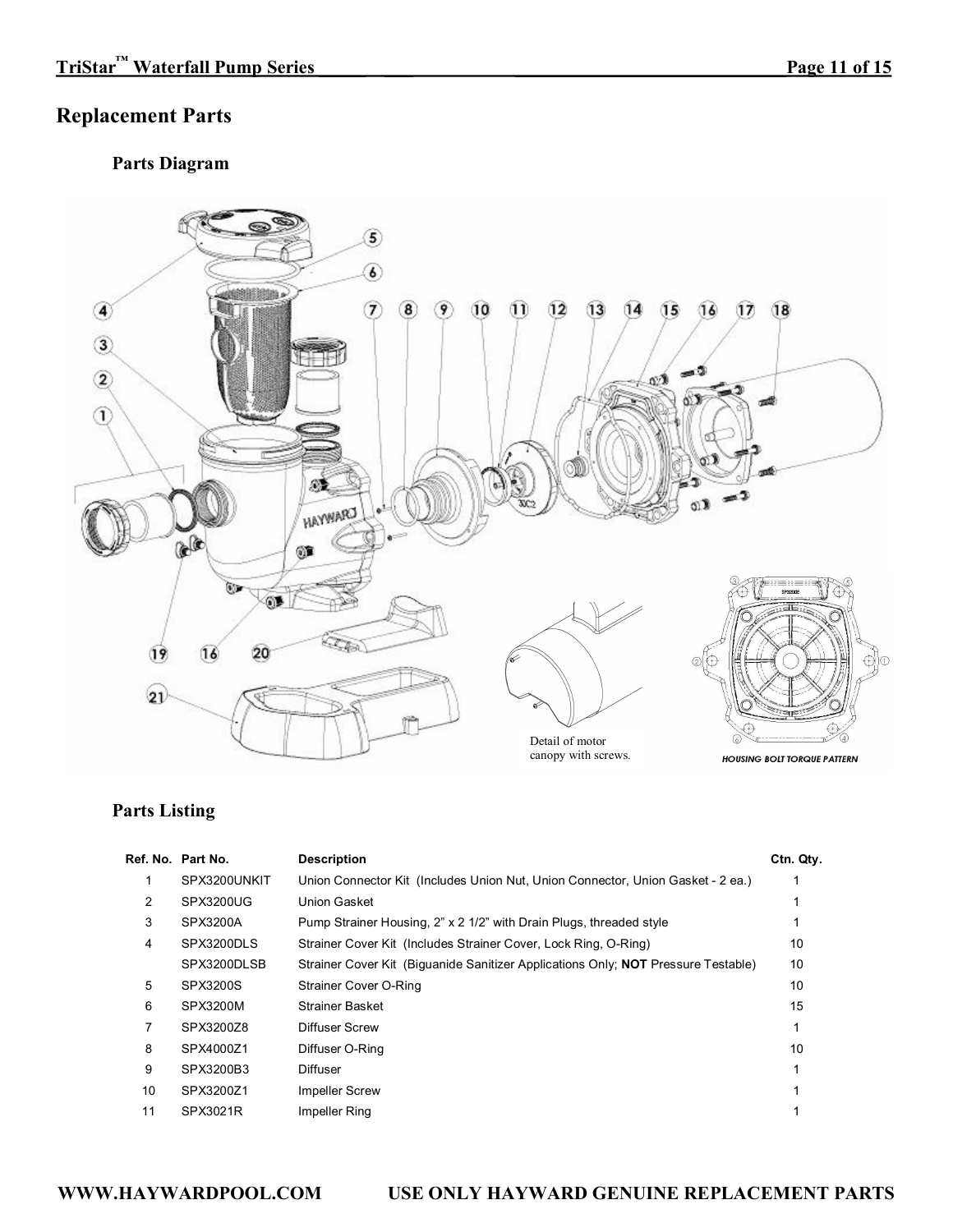# **Parts Listing (cont'd.)**

|                 | Ref. No. Part No. | <b>Description</b>                       | Ctn. Qty. |
|-----------------|-------------------|------------------------------------------|-----------|
| 12 <sup>2</sup> | SPX3220C          | Impeller for 75 GPM with Impeller Screw  | 10        |
|                 | SPX3230CU         | Impeller for 120 GPM with Impeller Screw | 10        |
| 13              | SPX3200SA         | <b>Shaft Seal Assembly</b>               | 10        |
| 14              | <b>SPX3200T</b>   | Housing O-Ring                           | 10        |
| 15              | SPX3200E          | Seal Plate                               |           |
| 16              | SPX3200Z211       | Housing Insert/Seal Plate Spacer Kit     |           |
| 17              | SPX3200Z3         | <b>Housing Bolt</b>                      | 10        |
| 18              | SPX3200Z5         | Motor Bolt                               |           |
| 19              | SPX4000FG         | Drain Plug with O-Ring                   | 10        |
| 20              | SPX3200GA         | Bracket, Motor Support, TriStar          |           |
| $21*$           | SPX3200SR         | Base, Tall Riser, TriStar                |           |

# **Pump SKU Detail**

| Model P/N | <b>Motor P/N</b> | Impeller P/N |
|-----------|------------------|--------------|
| SP36075EE | SPX3605Z1BER     | SPX3220C     |
| SP36120FF | SPX3605Z1BER     | SPX3230CU    |

\* STA-RITE is a registered trademark of Sta-Rite Industries, Inc., which is used herein for identification purposes only. These are retrofit bases for existing STA-RITE pump installations. Sta-Rite Industries, Inc.is not affiliated with Hayward Pool Products.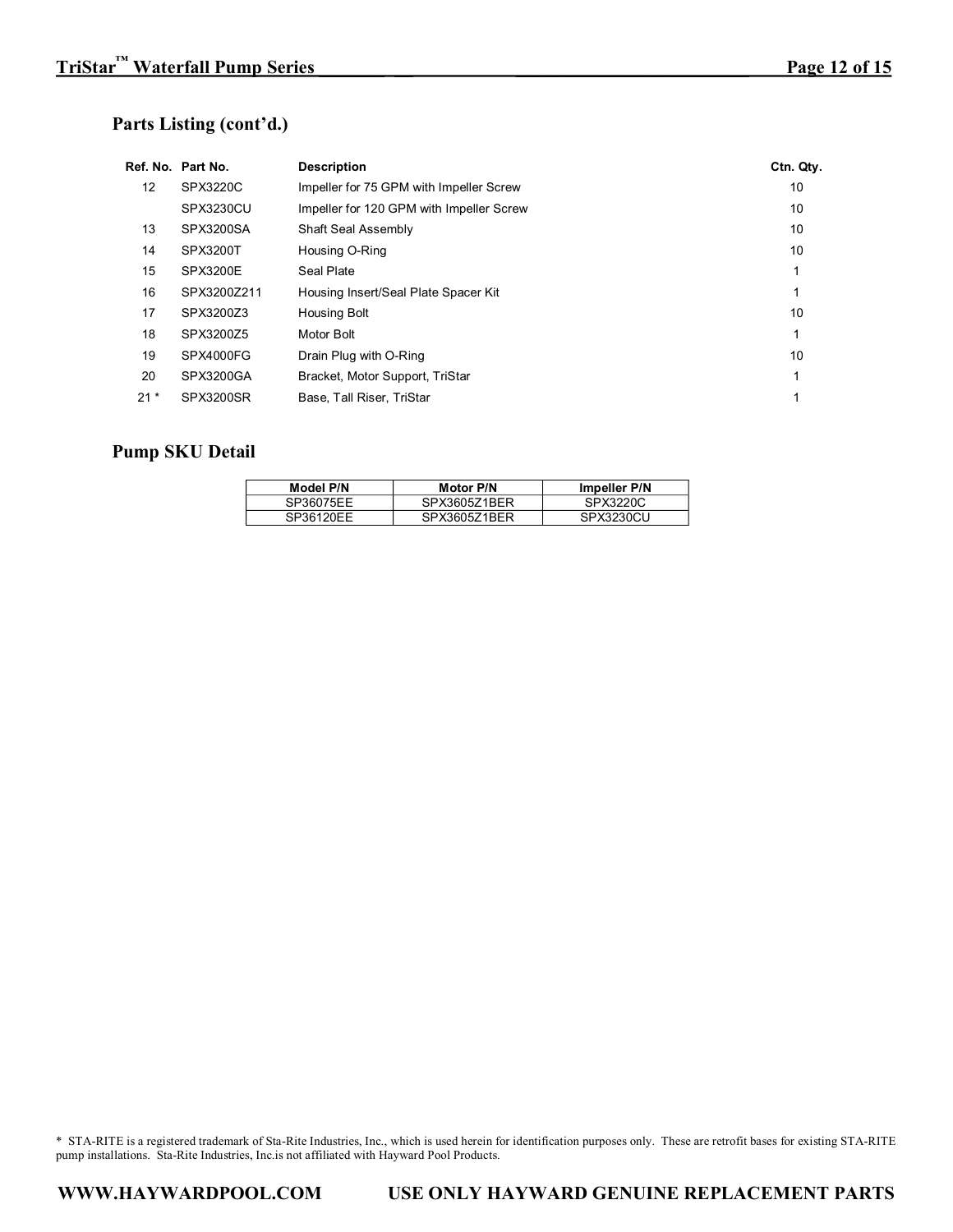# **Motor Will NOT Start – Check For:**

Make sure the terminal board connections agree with the wiring diagram on motor data plate label. Be sure motor is wired for available field supply voltage (see pump operating label).

1. Improper or loose wiring connections; open switches or relays; tripped circuit breakers, GFCI's, or blown fuses.

**Solution:** Check all connections, circuit breakers, and fuses. Reset tripped breakers or replace blown fuses. 2. Manually check rotation of motor shaft for free movement and lack of obstruction.

**Solution:** Refer to Steps 4 & 5 of "Shaft Seal Change Instructions" in this manual.

3. If you have a timer, be certain it is working properly. Bypass it if necessary.

# **Motor Shuts OFF – Check For:**

1. Low voltage at motor or power drop (frequently caused by undersized wiring or extension cord use). **Solution:** Contact qualified professional to check that the wiring gauge is heavy enough.

**NOTE:** Your Hayward pump motor is equipped with an "automatic thermal overload protector." The motor will automatically shut off if power supply drops before heat damage can build up causing windings to burn out. The "thermal overload protector" will allow the motor to automatically restart once the motor has cooled. It will continue to cut On/Off until the problem is corrected. **Be sure to correct cause of overheating.**

# **Motor Hums, But Does NOT Start – Check For:**

1. Impeller jammed with debris.

**Solution:** Have a qualified repair professional open the pump and remove the debris.

# **Pump Won't Prime, Check For:**

1. Empty pump/strainer housing.

Solution: Make sure pump/strainer housing is filled with water and cover o-ring is clean. Ensure o-ring is properly seated in the cover oring groove. Ensure oring sealing surface is lubricated with "Jack's 327" and that strainer cover is locked firmly in position. Lubricant will help to create a tighter seal.

2. Loose connections on suction side.

**Solution:** Tighten pipe/union connections.

**NOTE** - Any self-priming pump will not prime if there are suction air leaks. Leaks will result in bubbles emanating from return fittings on pool wall.

3. Leaking O-ring or packing glands on valves.

**Solution:** Tighten, repair, or replace valves.

4. Strainer basket or skimmer basket loaded with debris.

**Solution:** Remove strainer housing cover or skimmer cover, clean basket, and refill strainer housing with water. Tighten cover.

5. Suction side clogged.

**Solution:** Contact a qualified repair professional.

Block off to determine if pump will develop a vacuum. You should have 5" 6" of vacuum at the strainer cover **(Only your pool dealer can confirm this with a vacuum gauge)**. You may be able to check by removing the skimmer basket and holding your hand over the bottom port with skimmer full and pump running. If no suction is felt, check for line blockage.

- a. If pump develops a vacuum, check for blocked suction line or dirty strainer basket. An air leak in the suction piping may be the cause.
- b. If pump does not develop a vacuum and pump has sufficient "priming water":
	- i. Recheck strainer housing cover and all threaded connections for suction leaks. Check if all system hose clamps are tight.
	- ii. Check voltage to ensure that the motor is rotating at full RPM's.
	- iii. Open housing cover and check for clogging or obstruction in suction. Check impeller for debris.
	- iv. Remove and replace shaft seal only if it is leaking.

# **Low Flow – Generally, Check For:**

1. Clogged or restricted strainer or suction line.

**Solution:** Contact a qualified repair professional.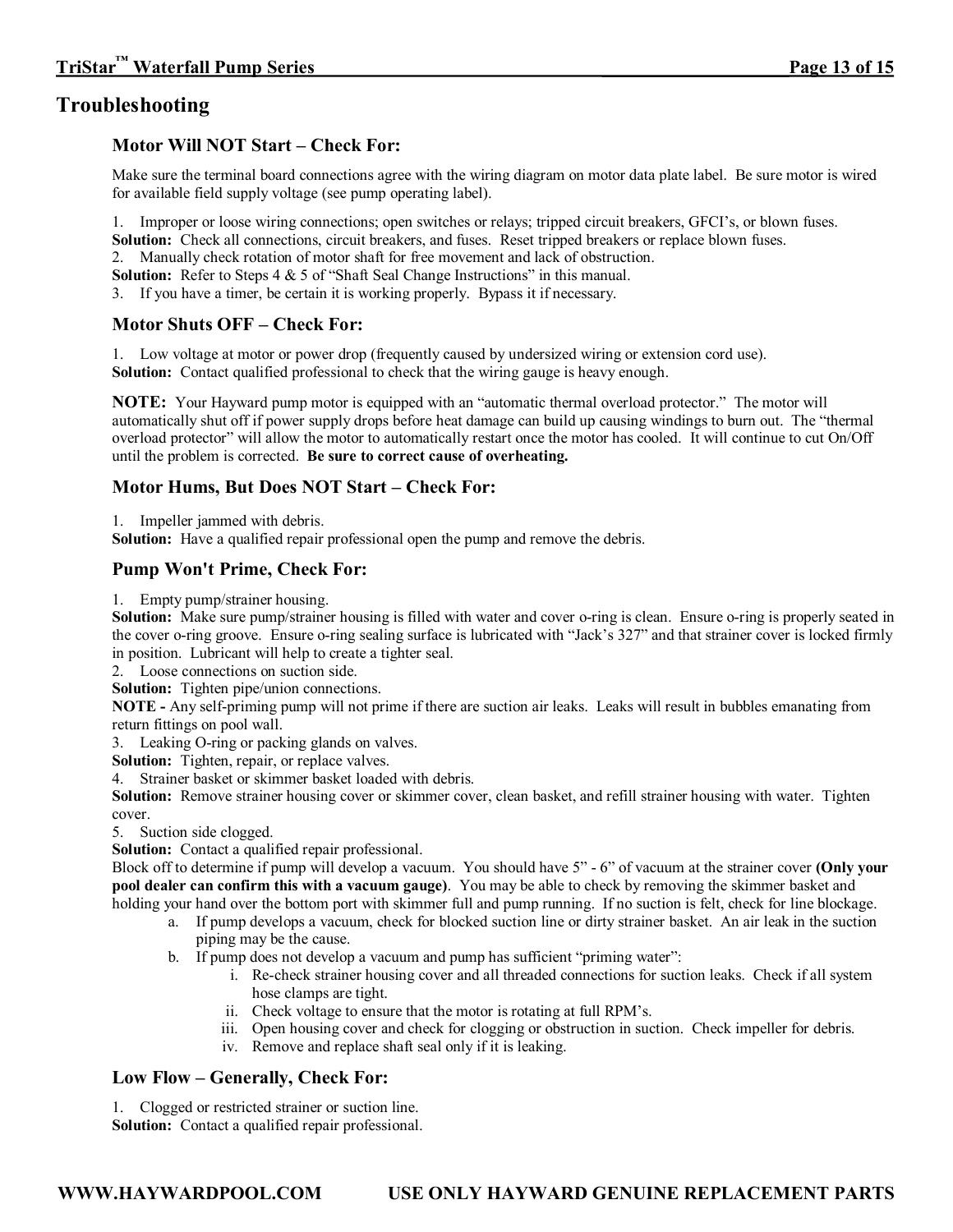# **Low Flow – Generally, Check For: (cont'd.)**

2. Undersized pool piping.

**Solution:** Correct piping size.

3. Plugged or restricted discharge line of filter, valve partially closed (high gauge reading).

**Solution:** Sand filters – backwash as per manufacturer's instructions; D.E. filters – backwash as per manufacturer's instructions; Cartridge filters – clean or replace cartridge.

4. Air leak in suction (bubbles issuing from return fittings).

**Solution:** Re-tighten suction and discharge connections using Teflon tape. Inspect other plumbing connections and tighten as required.

5. Plugged, restricted, or damaged impeller.

**Solution:** Replace including new seal assembly.

# **Noisy Pump – Check For:**

1. Air leak in suction piping, cavitations caused by restricted or undersized suction line or leak at any joint, low water level in pool, and unrestricted discharge return lines.

**Solution:** Correct suction condition or throttle return lines, if practical. Holding hand over return fitting will sometimes prove this point or putting in a smaller eyeball fitting.

2. Vibration due to improper mounting, etc.

**Solution:** Mount the pump on a level surface and secure the pump to the equipment pad.

3. Foreign matter in pump housing. Loose stones/debris hitting impeller could be cause.

**Solution:** Clean the pump housing.

4. Motor bearings noisy from normal wear, rust, overheating, or concentration of chemicals causing seal damage which will allow chlorinated water to seep into bearings wiping out the grease causing bearing to whine.

**Solution:** All seal leaks should be replaced at once.

© Hayward Pool Products, Inc. 2005 All rights reserved.

| <b>PRODUCT REGISTRATION</b><br>(Retain For Your Records) |                      |  |
|----------------------------------------------------------|----------------------|--|
| DATE OF INSTALLATION                                     |                      |  |
| INITIAL PRESSURE GAUGE READING (CLEAN FILTER)            |                      |  |
| <b>PUMP MODEL</b>                                        | <b>HORSEPOWER</b>    |  |
| <b>FILTER MODEL</b>                                      | <b>SERIAL NUMBER</b> |  |